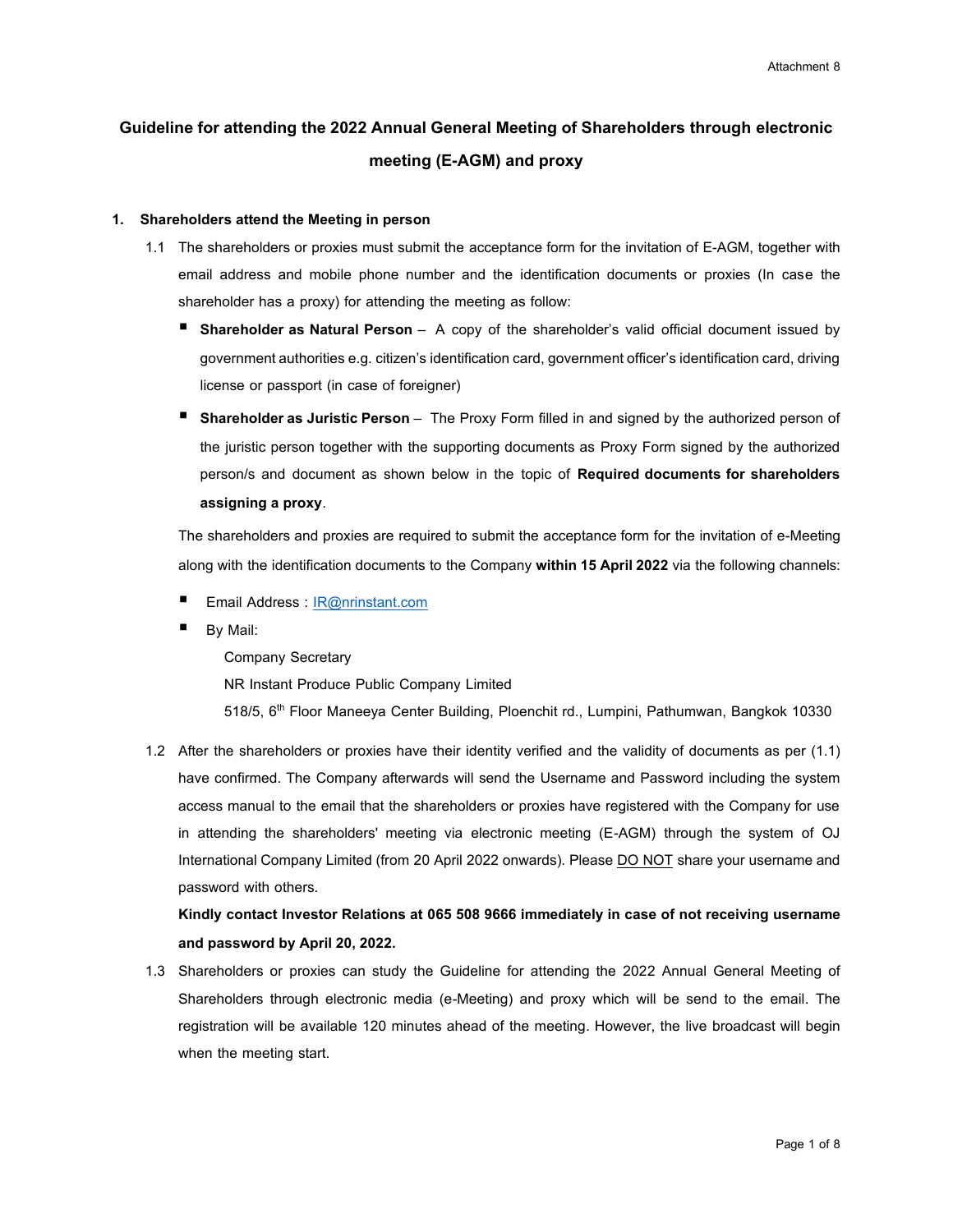- 1.4 The shareholders or proxies must solely "approve" or "disapprove" or "abstain". Shareholders, who have not chosen "approve", "disapprove" or abstain" will be deemed to resolve to approve the agenda as proposed to the meeting for consideration
- 1.5 In case of any inquiries regarding the request to attend the electronic meeting, please contact Investor Relations at 065 508 9666

# **2. Shareholder appointing a Proxy**

Shareholders may appoint the proxy or grant the proxy to following Independent Directors of the Company:

- 1. Dr. Dhas Udomdhammabhakdi Independent Director Age 63 years Address: 9 Soi Wachirathamsatit 30, Sukhumvit 101/1, Bang Na, Bang Na, Bangkok 10260
- 2. Mr. Udomkarn Udomsab Independent Director Age 46 years Address: 147/19 Soi 30, Pattanakarn Road, Suan Luang, Suan Luang, Bangkok 10250

Those aforementioned Independent Directors of the Company who are being proposed to act as proxy for the shareholders, have no special conflict of interest in any agenda proposed in the meeting. Please fill in and sign the Proxy Form B as per attachment 7 to the Invitation Letter, then send the Proxy Form B together with the required documents to the Company **within 15 April 2022** via the following channels:

- Email Address: [IR@nrinstant.com](mailto:IR@nrinstant.com)
- By Mail:

Company Secretary NR Instant Produce Public Company Limited 518/5, 6<sup>th</sup> Floor Maneeya Center Building, Ploenchit rd., Lumpini, Pathumwan, Bangkok 10330

# **Documents required for appointment of proxy**

### **Individual shareholders**

- 1. The Proxy Form, as attached to the Invitation Letter completely filled in and signed by the shareholder and the proxy and
- 2. A copy of valid official document, issued by government authorities, of the shareholder e.g. citizen's identification card, government officer's identification card, or passport (in case of foreigner)
- 3. Copy of valid official document, issued by government authorities, of the proxy, e.g. citizen's identification card, government officer's identification card, or passport (in case of foreigner)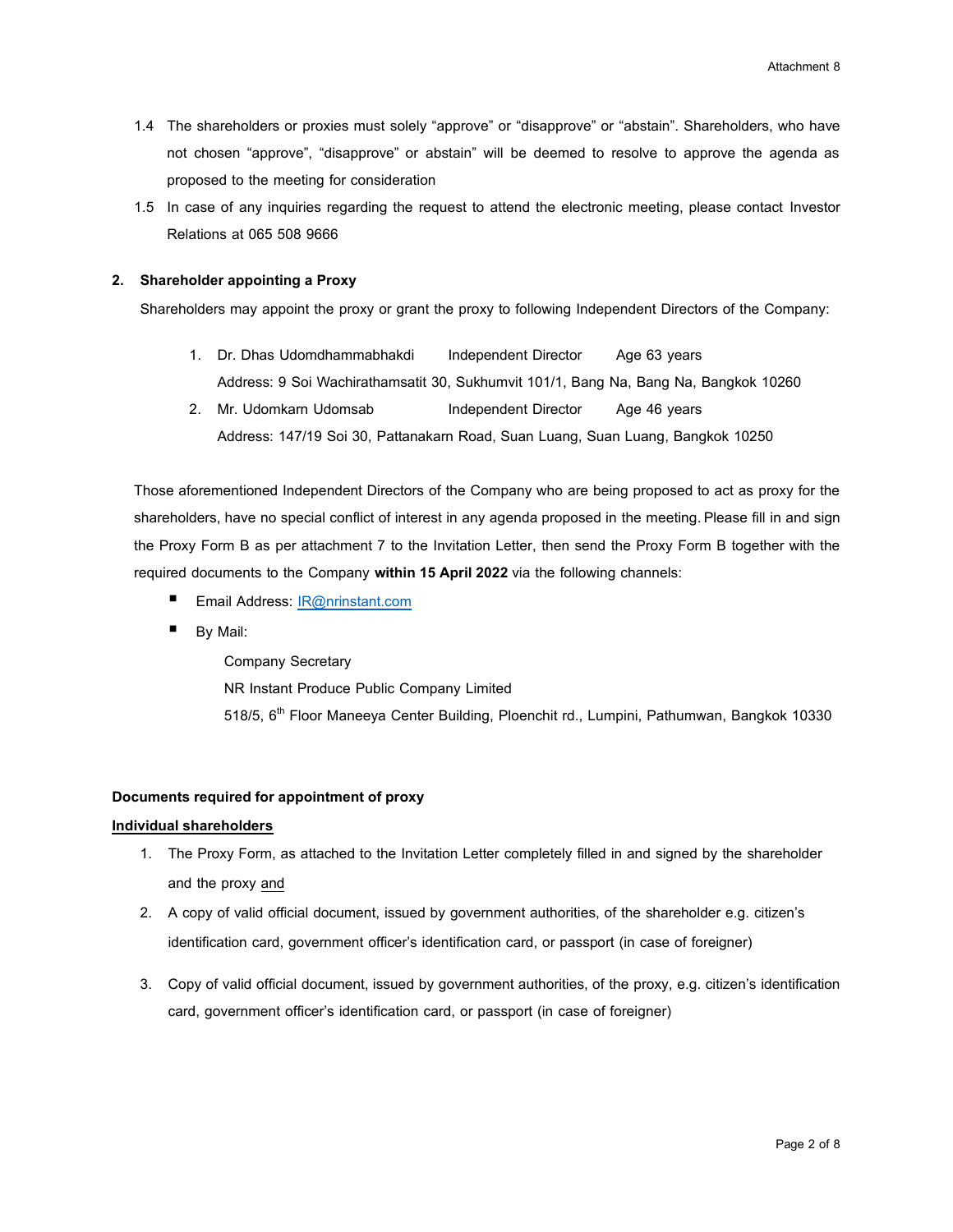### **Shareholder as Juristic Person**

- 1. The Proxy Form, completely filled in and signed by the authorized person of the juristic person and the proxy **and**
- 2. Copy of the shareholder's affidavit (issued no longer than 6 months) certified true by the authorized person of the juristic person who assign the proxy **and**
- 3. Copy of valid official document, issued by government authorities, of authorized person of the juristic person who assign the proxy e.g. citizen's identification card, government officer's identification card, or passport (in case of foreigner) **and**
- 4. Copy of valid official document, issued by government authorities, of the proxy e.g. citizen's identification card, government officer's identification card, or passport (in case of foreigner)

### **Shareholders as Foreign Individual or foreign Juristic Person**

- For Foreign investor appointing Custodian in Thailand
	- The Proxy Form (Form C) as attached to the Invitation Letter, which is completely filled in and certified true by the shareholder and the proxy
	- Copy of the Custodian's affidavit certified true by the authorized person of the Custodian who assign the proxy, showing that the authorized person who assign the proxy has the authority to act on behalf of the Custodian
	- Power of Attorney by foreign investor authorizing Custodian to assign proxy
	- A Confirmation Letter or a copy of Custodian license, evidencing the rights to engage in custodian business
- Certified as true and correct copy of valid official document, issued by government authorities, of authorized person of the juristic person who assign the proxy e.g. citizen's identification card, government officer's identification card, or passport (in case of foreigner)

Documents that are not in Thai or English are required to have Thai or English translation attached and the translation of such is to be certified correct translation by the shareholder or the authorized persons

# **3. Submission of recommendations and questions regarding business, industry, operating result or related to the meeting agenda in advance**

3.1 During the meeting, shareholders or proxies who attend the meeting are able to submit the questions through the e-Meeting system with clearly stated the shareholder's full name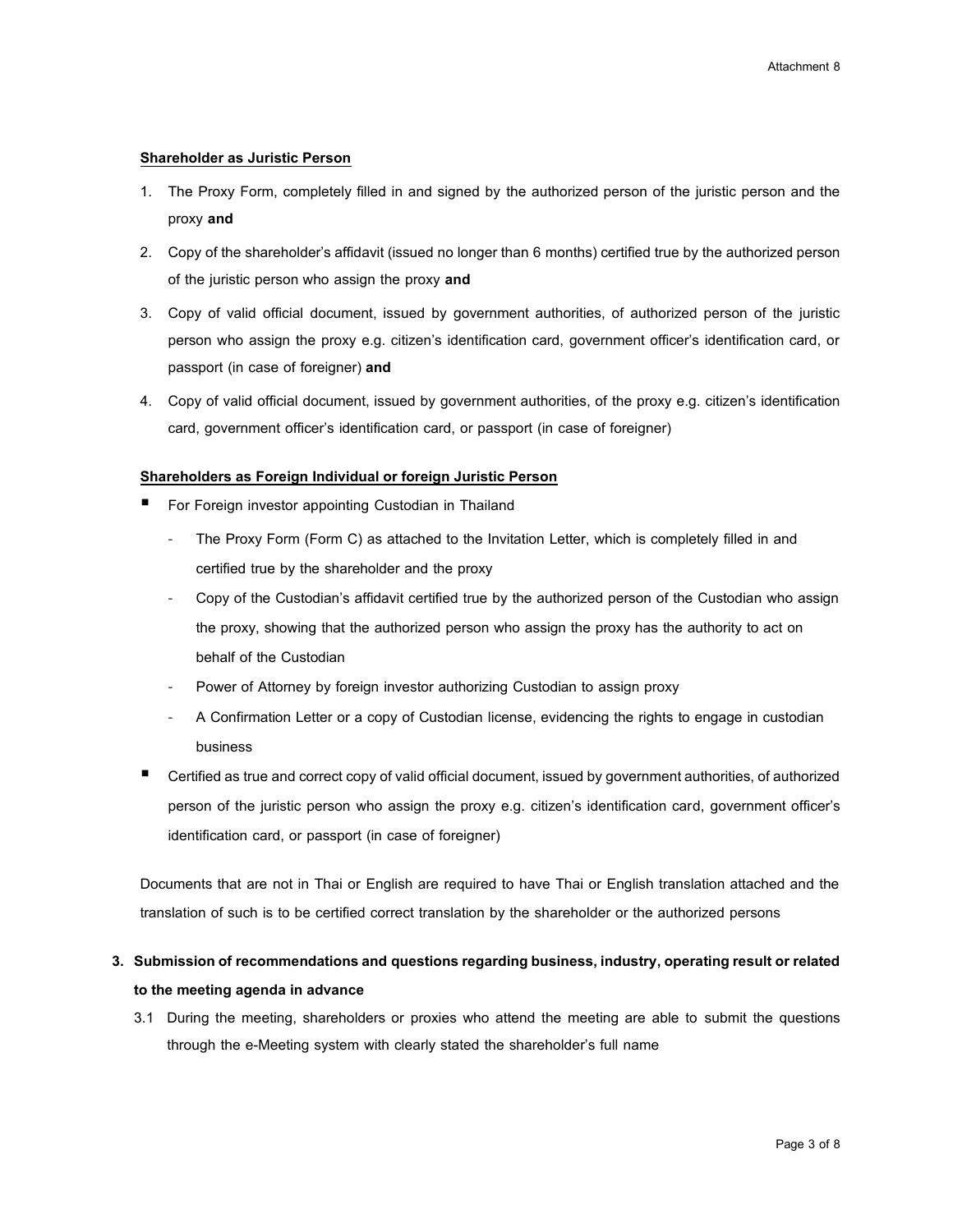- 3.2 shareholders or proxies are able to send the recommendation and relevant questions in advance through below channels:
	- Email Address: [IR@nrinstant.com](mailto:IR@nrinstant.com)
	- By Mail:

Company Secretary

NR Instant Produce Public Company Limited

518/5, 6<sup>th</sup> Floor Maneeya Center Building, Ploenchit rd., Lumpini, Pathumwan, Bangkok 10330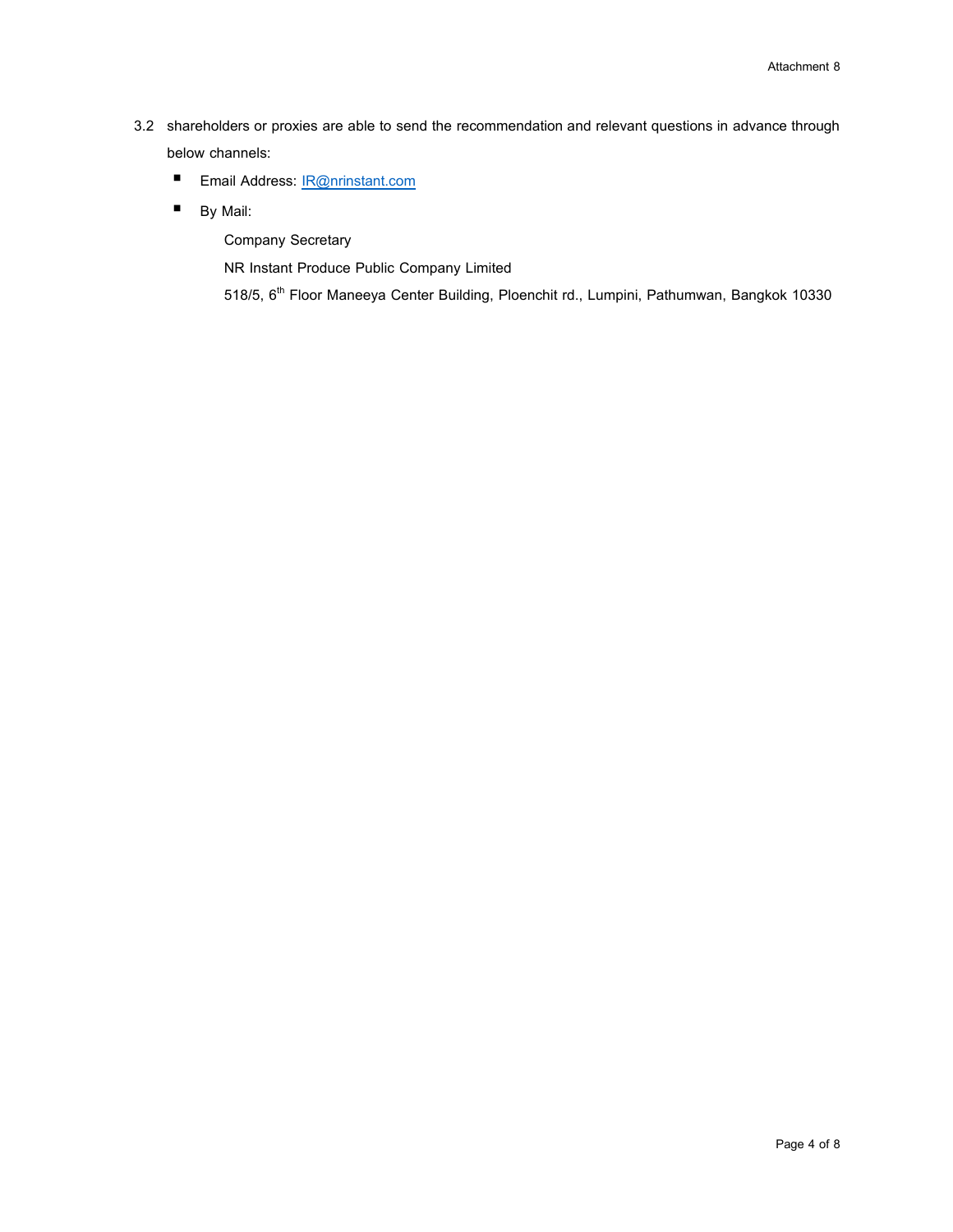# **ใบตอบรบัเขา้ร่วมประชุมผา่ นสื่ออิเลก็ทรอนิกส์บริษทั เอน็ อาร์อินสแตนท์โปรดิวซ์จา กดั (มหาชน) Acceptance for the invitation of online meeting of NR Instant Public Company Limited**

| I/we<br>Nationality<br>Address<br>(2) เป็นผู้ถือหุ้นของ บริษัท เอ็นอาร์ อินสแตนท์ โปรดิวซ์ จำกัด (มหาชน)<br>Being a shareholder of NR Instant Public Company Limited<br>โดยถือหุ้นจำนวนทั้งสิ้นรวม<br>หุ้น<br>Holding the total amount of shares<br>ประสงค์จะเข้าร่วมประชุมและลงคะแนนผ่านสื่ออิเล็กทรอนิกส์ (E-AGM) สำหรับการประชุมสามัญผู้ถือหุ้นประจำปี 2565<br>□ เข้าร่วมประชุมด้วยตัวเอง |
|----------------------------------------------------------------------------------------------------------------------------------------------------------------------------------------------------------------------------------------------------------------------------------------------------------------------------------------------------------------------------------------------|
|                                                                                                                                                                                                                                                                                                                                                                                              |
|                                                                                                                                                                                                                                                                                                                                                                                              |
|                                                                                                                                                                                                                                                                                                                                                                                              |
|                                                                                                                                                                                                                                                                                                                                                                                              |
|                                                                                                                                                                                                                                                                                                                                                                                              |
|                                                                                                                                                                                                                                                                                                                                                                                              |
|                                                                                                                                                                                                                                                                                                                                                                                              |
| โดยต้องการเข้าร่วมประชุม<br>I confirm to attend the meeting and vote at the 2022 Annual General Meeting of the Shareholders via an electronic meeting by                                                                                                                                                                                                                                     |
|                                                                                                                                                                                                                                                                                                                                                                                              |
|                                                                                                                                                                                                                                                                                                                                                                                              |
|                                                                                                                                                                                                                                                                                                                                                                                              |
| Attending in person                                                                                                                                                                                                                                                                                                                                                                          |
| ่ □ มอบฉันทะให้ (นาย/นาง/นางสาว) …………………………………………………………………………………………                                                                                                                                                                                                                                                                                                                          |
| Hereby appoint (Mr./Mrs./Miss)                                                                                                                                                                                                                                                                                                                                                               |
|                                                                                                                                                                                                                                                                                                                                                                                              |
| Identification card/passport number<br>to attend the meeting                                                                                                                                                                                                                                                                                                                                 |
| (3) ข้อมูลในการจัดส่งวิธีการเข้าร่วมประชุม                                                                                                                                                                                                                                                                                                                                                   |
| (โปรดระบุ)                                                                                                                                                                                                                                                                                                                                                                                   |
| E-mail                                                                                                                                                                                                                                                                                                                                                                                       |
| (โปรดระบุ)<br>Phone Number                                                                                                                                                                                                                                                                                                                                                                   |
| (4) จัดส่งสำเนาหลักฐานแสดงตัวตนให้ถึงบริษัท ภายในวันที่ 15 เมษายน 2565                                                                                                                                                                                                                                                                                                                       |
| Submit the identification documents to the Company within 15 April 2022                                                                                                                                                                                                                                                                                                                      |
| (5) เมื่อท่านได้รับการยืนยันตัวตนแล้ว บริษัทจะจัดส่งลิงค์การเข้าร่วมประชุมและวิธีการเข้าร่วมประชุม ไปยัง                                                                                                                                                                                                                                                                                     |
| อีเมลที่ท่านได้ระบุไว้ในข้อ (3)                                                                                                                                                                                                                                                                                                                                                              |
| After the shareholders or proxies have their identity verified. The Company afterwards will send the Username and                                                                                                                                                                                                                                                                            |
| Password to the email as stated in No. (3)                                                                                                                                                                                                                                                                                                                                                   |
| (6) ในวันประชุมผู้ถือหุ้นจะต้องเตรียม เลขบัญชีผู้ถือหุ้น และเลขบัตรประชาชนไว้ สำหรับการเข้าร่วมประชุมผ่าน                                                                                                                                                                                                                                                                                    |
| สื่ออิเล็กทรอนิกส์                                                                                                                                                                                                                                                                                                                                                                           |
| On the meeting day, shareholders or proxies are required to prepare Shareholders' Registration No. and Identification                                                                                                                                                                                                                                                                        |
| card/passport number to access the meeting                                                                                                                                                                                                                                                                                                                                                   |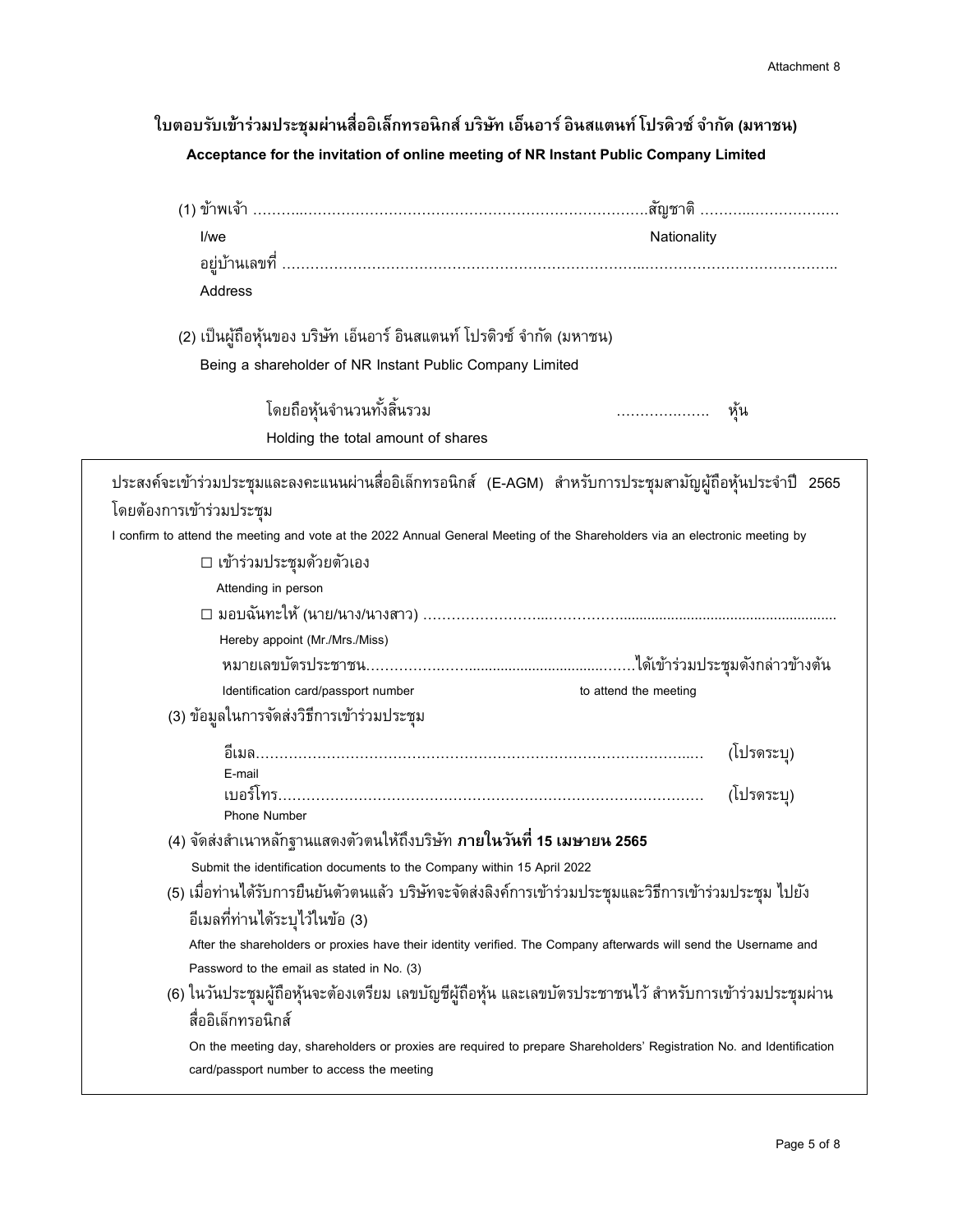**กรณีที่ท่านไม่สามารถเข้าร่วมประชุมผ่านสื่ออิเลก็ทรอนิกส์**และประสงค์จะมอบฉันทะเพื่อออกเสียงลงคะแนนในการประชุมครั้งนี้ โปรด ึกรอกรายละเอียดและลงนามในหนังสือมอบฉันทะ ปรากฏตามตามสิ่งที่ส่งมาด้วย และปิดอากรแสตมป์จำนวน 20 บาท พร้อมกับนำส่งหนังสือ มอบฉันทะ เอกสารหรือหลักฐานเพื่อแสดงตน และเอกสารประกอบในการเข้าร่วมประชุม มาให้ถึงบริษัทภายในวันที่ 15 เมษายน 2565

**If you are unable to attend the electronic meeting (E-AGM) and would like to appoint a proxy.** Please complete and sign the Proxy Form as per attachment with the affix of 20 Baht stamp duty and submit it enclosed with identification document and required documents for appointment of proxy to the Company by 15 April 2022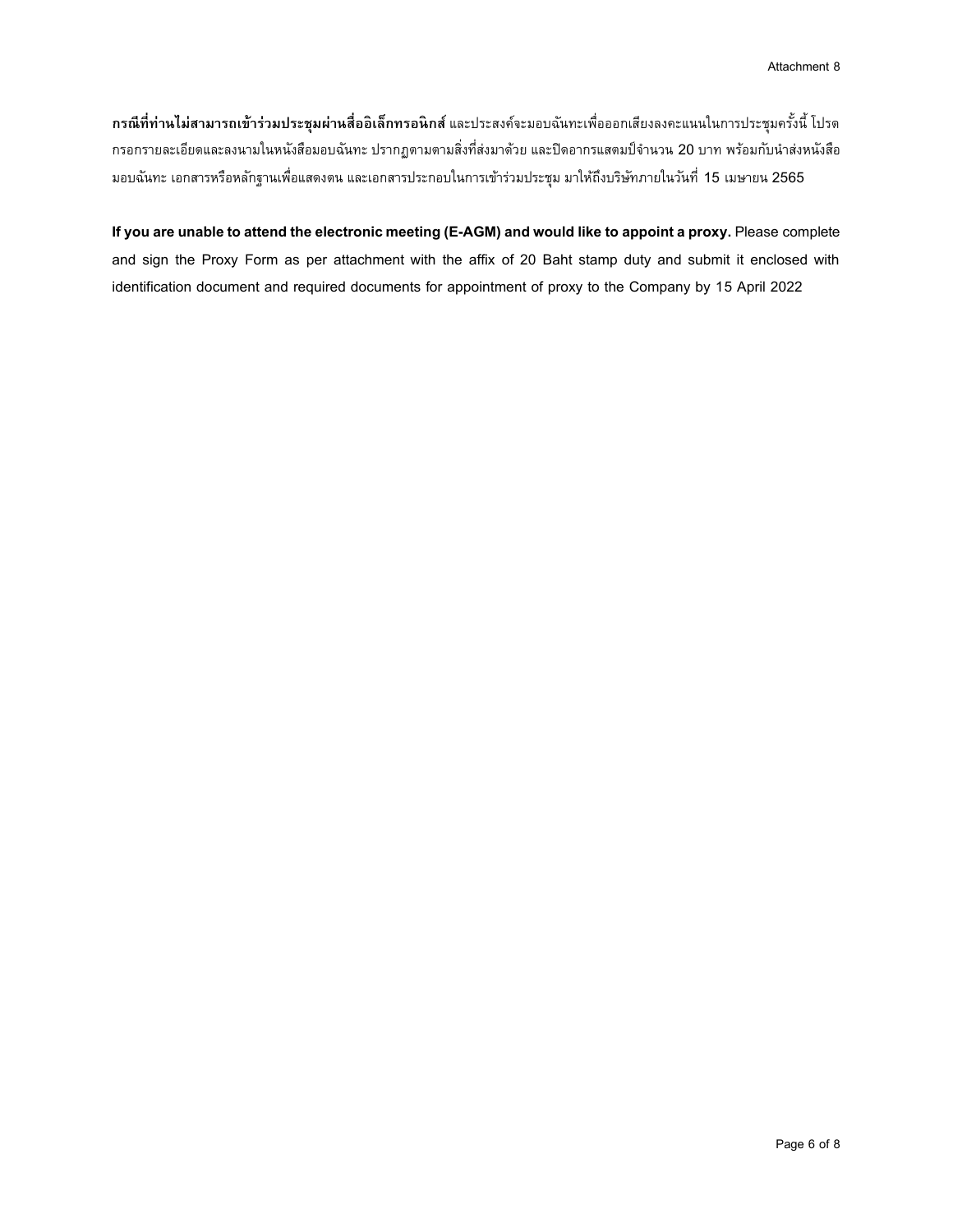#### **Procedure for receiving information to attend the meeting via e-mail**

- 1. When the shareholder has been verified for identity verification from the Company, shareholders will receive an email with a link to attend the meeting that shall be sent by OJ International Co., Ltd. [\(e](mailto:e-agm@ojconsultinggroup.com)[agm@ojconsultinggroup.com\)](mailto:e-agm@ojconsultinggroup.com). Please verify your name and the meeting's date and time.
- 2. When you want to attend the meeting, click on **"Click on this Link"** to open a web browser. Please fill in the **Shareholder's registration No.** and **Reference No.** (Citizen ID of shareholders) and select the button **"Register to attend the meeting"**
- 3. The system will show the details of the shareholders. Please select the button **"Confirm the meeting"**
- 4. The system will appear with buttons to select **"E-Meeting"** (Blue) and **"E-Voting"** (Green).

### **Note: For English version, please join the E-Meeting English via the link received by email only.**

### **How to use E-Meeting**

- 1. Shareholders select the button **"E-Meeting"** to attend the meeting, the system will appear Web Browser ZOOM. Then a pop-up will appear, please select the button **"Cancel"** and select the button **"Click here"**.
- 2. Then a pop-up will appear, click the button **"Cancel"** and select the button **"join from your browser"**.
- 3. The system will appear on the screen, then enter your first and last name.

\*In case the shareholder is a natural person, fill in the first and last name of the shareholder.

\*In case the shareholder is a juristic person, fill in the name of the juristic person. 4. Select the button **"Join"**. The message will appear **"Please wait, the meeting host will let you in soon"**.

Please wait for the staff to check and accept your attendance.

- 5. When entering the meeting room, please select the button **"Join with Computer Audio"** to turn on the computer microphone and speaker system, then please turn off the microphone during the meeting by selecting the button **"Mute"**
	- When the Facilitator gives the opportunity to ask questions, shareholder or proxy who wants to ask a question can select the button **"Participants"** and select the button **"Raise hand"**. After receiving the signal from the staff, shareholder or proxy shall turn on the camera by selecting the button **"Start Video"** and microphone by selecting the button **"Unmute"**.
	- After completing the questionnaire, please select the button **"Lower hand"** to put the hand down as well as closing the camera and muting the microphone.
	- To ask questions via chat system, please select the button **"Chat"**, an area to type a message will appear. Select the button **"Enter"** to submit a question.